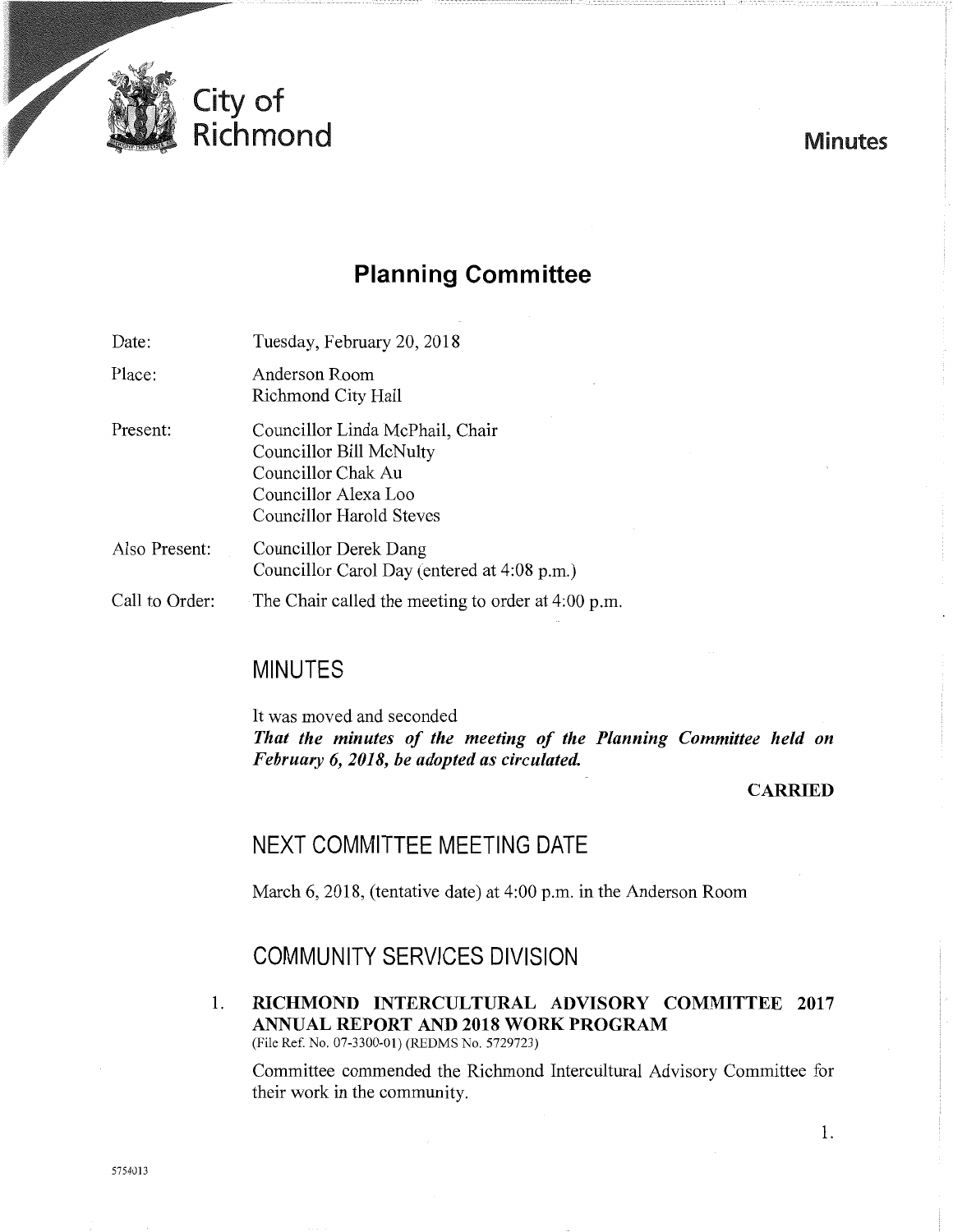It was moved and seconded

*That the staff report titled "Richmond Intercultural Advisory Committee 2017 Annual Report and 2018 Work Program," dated January 31, 2018, from the Manager of Community Social Development, be approved.* 

CARRIED

## PLANNING AND DEVELOPMENT DIVISION

### 2. APPLICATION BY OPENROAD AUTO GROUP LTD. FOR A TEMPORARY COMMERCIAL USE PERMIT AT 5400 MINORU BOULEVARD

(File Ref. No. TU 18-798524) (REDMS No. 5748942)

#### It was moved and seconded

*That the application by Openroad Auto Group Ltd. for a Temporary Commercial Use Permit for property at 5400 Minoru Boulevard be considered at the Public Hearing to be held March 19, 2018 at 7:00 p.m. in the Council Chambers of Richmond City Hall, and that the following recommendation be forwarded to that meeting for consideration:* 

*(1) "That a Temporary Commercial Use Permit be issued to Openroad Auto Group Ltd. for the property at 5400 Minoru Boulevard to allow Vehicle Sale/Rental as a permitted use for a period of three years."* 

CARRIED

## 3. ESTABLISHMENT OF UNDERLYING ZONING FOR PROPERTIES DEVELOPED UNDER LAND USE CONTRACTS 001, 025, 051, 073, 096, 104, 115, 119, 131, 138, AND 158 IN THE SOUTH PORTION OF THE CITY CENTRE

(File Ref. No. 08-4431-03-11) (REDMS No. 5662357; 5719047; 5741909; 5722562; 5733786; 5720063;5719878; 5736093;5736683;5719911;5737875; 5719891)

Cynthia Lussier, Planner 1, spoke on the proposed establishment of underlying zoning, noting that (i) no early Land Use Contract (LUC) termination bylaws are proposed, (ii) the proposed underlying zoning will take effect following the termination of the existing LUCs on June 30, 2024, and (iii) should the proposal proceed, affected residents will be notified of the proposed underlying zoning in advance of the Public Hearing.

*Cllr. Day entered the meeting (4:08 p.m.).* 

In reply to queries from Committee, staff noted that child care along with boarding and lodging uses will be permitted in the proposed multi-family underlying zoning, which is consistent with existing multi-family zones in the city. Also, it was noted that business license applications are reviewed to consider if uses stated by the applicant are permitted in the specific LUC.

2.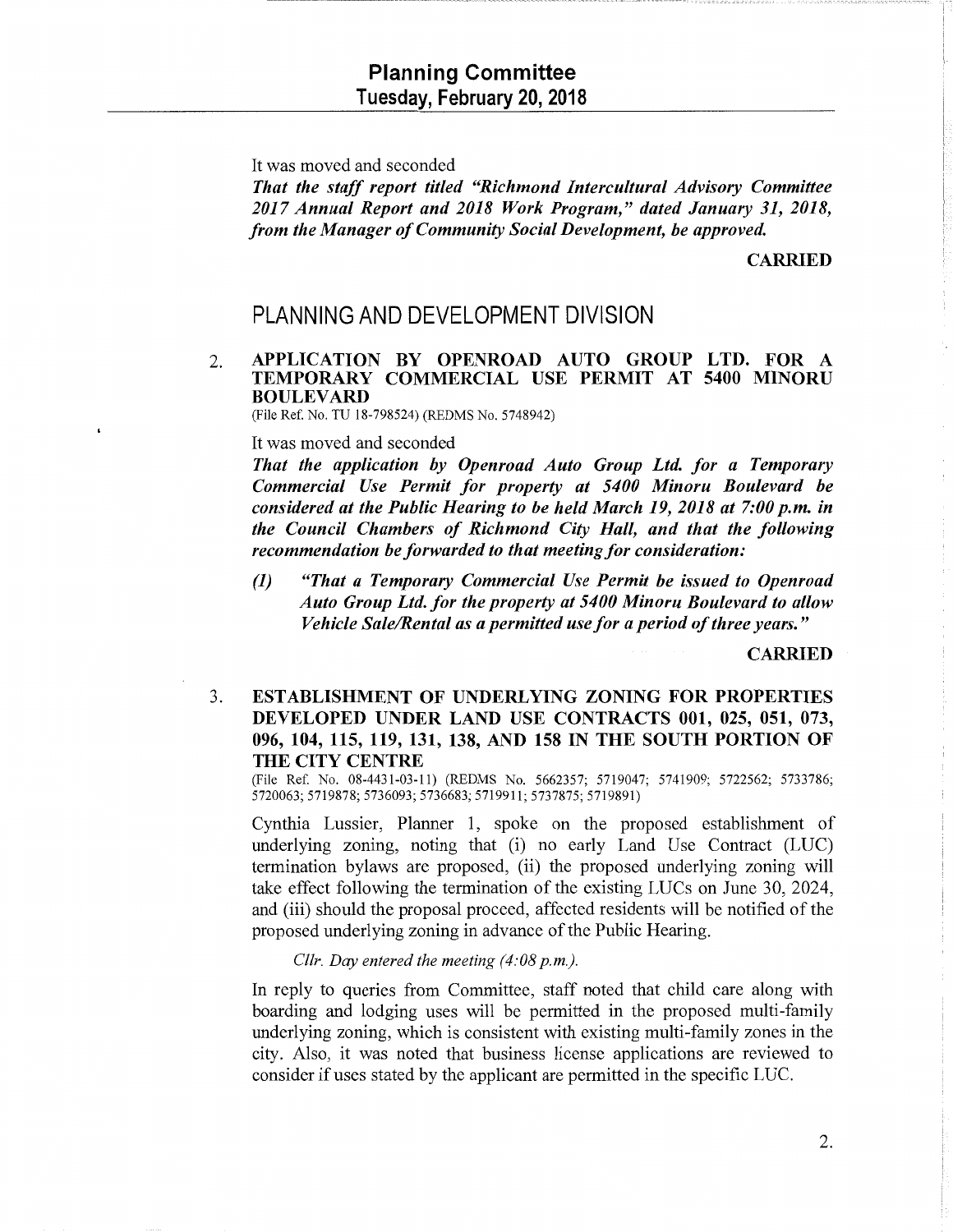It was moved and seconded

- *(1) That Richmond Zoning Bylaw 8500, Amendment Bylaw 9799, to establish underlying zoning for the properties developed under Land Use Contract 001, be introduced and given first reading;*
- *(2) That Richmond Zoning Bylaw 8500, Amendment Bylaw 9801, to establish underlying zoning for the properties developed under Land Use Contract 025, be introduced and given first reading;*
- *(3) That Richmond Zoning Bylaw 8500, Amendment Bylaw 9802, to establish underlying zoning for the properties developed under Land Use Contract 051, be introduced and given first reading;*
- *(4) That Richmond Zoning Bylaw 8500, Amendment Bylaw 9804, to establish underlying zoning for the properties developed under Land Use Contract 073, be introduced and given first reading;*
- *(5) That Richmond Zoning Bylaw 8500, Amendment Bylaw 9805, to establish underlying zoning for the properties developed under Land Use Contract 096, be introduced and given first reading;*
- *(6) That Richmond Zoning Bylaw 8500, Amendment Bylaw 9806, to establish underlying zoning for the properties developed under Land Use Contract 104, be introduced and given first reading;*
- *(7) That Richmond Zoning Bylaw 8500, Amendment Bylaw 9807, to establish underlying zoning for the properties developed under Land Use Contract 115, be introduced and given first reading;*
- *(8) That Richmond Zoning Bylaw 8500, Amendment Bylaw 9808, to establish underlying zoning for the properties developed under Land Use Contract 119, be introduced and given first reading;*
- *(9) That Richmond Zoning Bylaw 8500, Amendment Bylaw 9809, to establish underlying zoning for the properties developed under Land Use Contract 131, be introduced and given first reading;*
- *(1 0) That Richmond Zoning Bylaw 8500, Amendment Bylaw 9810, to establish underlying zoning for the properties developed under Land Use Contract 138, be introduced and given first reading; and*
- *(11) That Richmond Zoning Bylaw 8500, Amendment Bylaw 9811, to establish underlying zoning for the properties developed under Land Use Contract 158, be introduced and given first reading.*

CARRIED